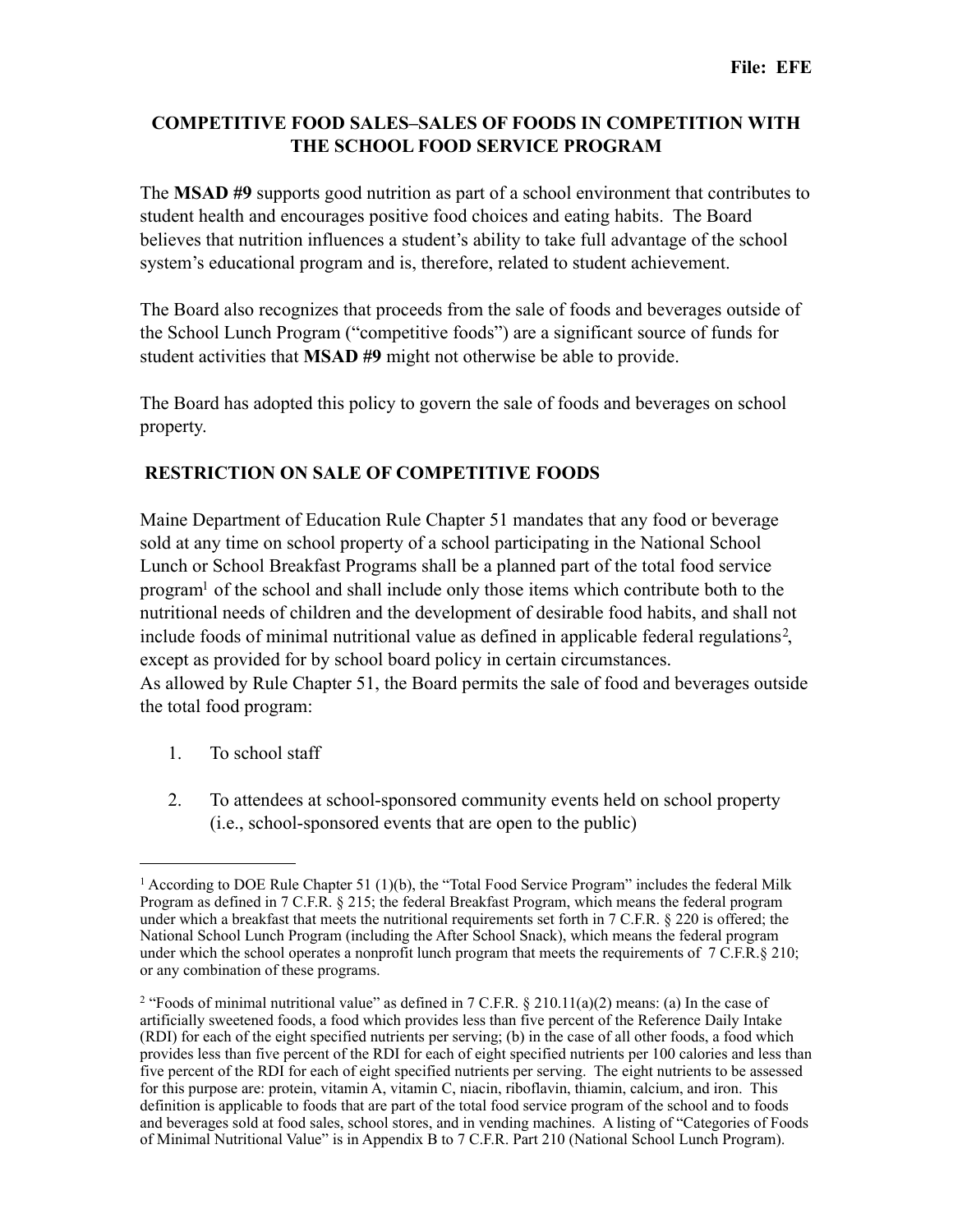- 3. To the public at community events held on school property in accordance with the Board's facilities use policy
- 4. In State-approved instructional Career and Technical Education (CTE) Programs
- 5. By a school, approved student organization or program if consistent with the requirement that such sales not include foods of minimal nutritional value as defined in 7 C.F.R. § 210.11(a)(2).

This policy applies to sales of foods and beverages at any time on school property by any person, group or organization.

When foods and beverages are sold to attendees at community events sponsored by the school or held on school property, students, staff, parents, or school-sponsored organizations involved in such sales are encouraged to include at least some healthy food choices.

## **FUNDS FROM SALES OF COMPETITIVE FOODS**

Funds from all food and beverage sales made at any time on school property shall accrue to the benefit of the school's non-profit school food service program, except that funds raised through authorized sales outside the total food service program shall accrue to the sponsoring school or approved student organization in accordance with applicable policies, cash-management procedures and administrative directives, or to the sponsor of a community event that is held on school property in accordance with the Board's facilities use policy.

## DELEGATION OF RESPONSIBILITY

The Superintendent/designee shall be responsible for enforcement of this policy. A school unit employee who observes conduct he/she believes to be a violation of this policy or is informed of such conduct by a parent, student or community member should contact the building administrator or Superintendent/designee.

| Legal Reference:  | Ch. 51 (Dept. of Educ. Rule) (Child Nutrition Programs in<br>Public Schools and Institutions)                                    |
|-------------------|----------------------------------------------------------------------------------------------------------------------------------|
| Cross References: | DFF— Income From School Sales and Services<br><b>JJE— Student Fundraising Activities</b><br><b>JJF</b> —Student Activities Funds |
|                   | KF— Community Use of School Facilities<br>KJA— Relations With Booster Organizations                                              |